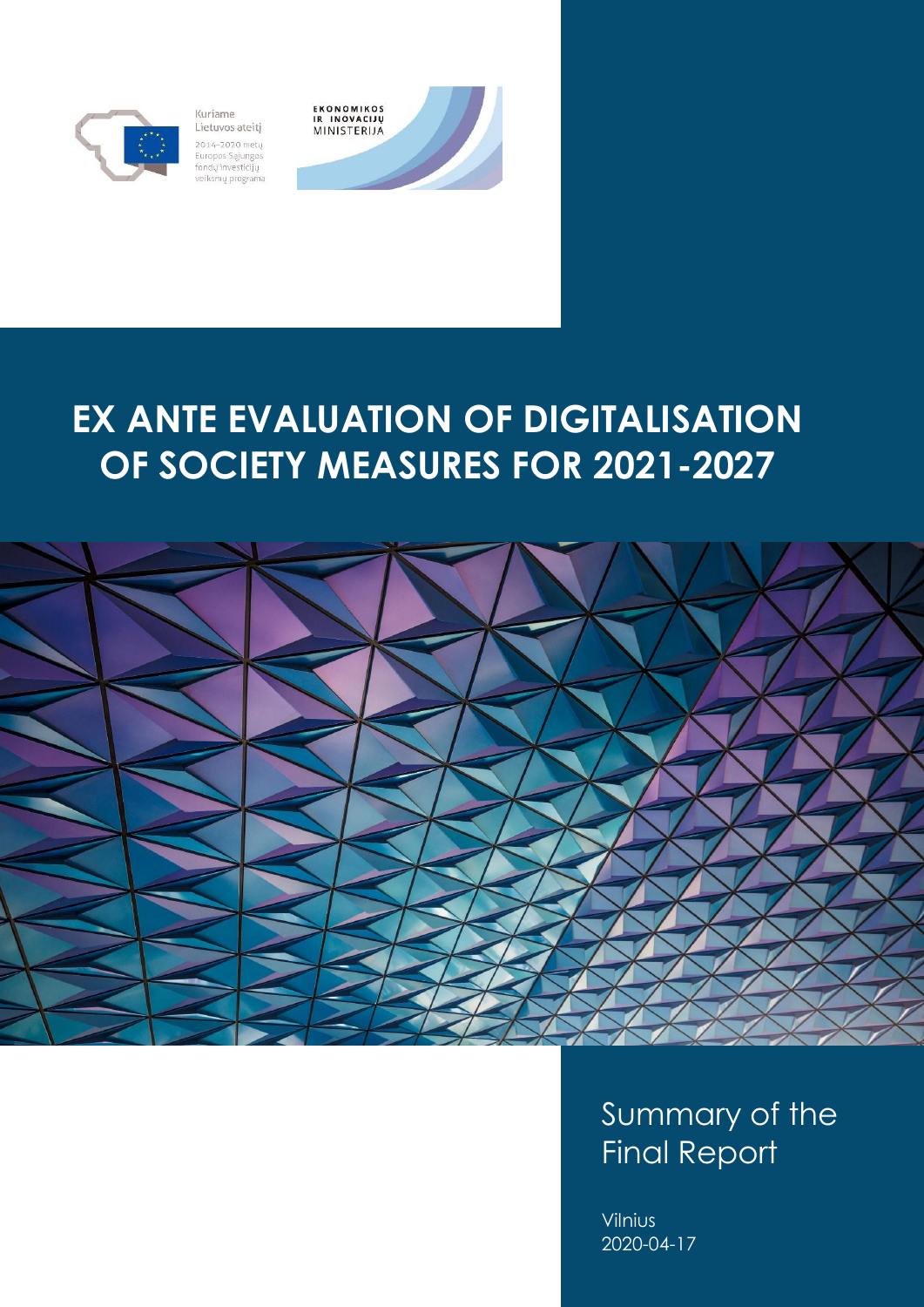## **Evaluation goal and objectives**

The evaluation was ordered by the Ministry of Economy and Innovation, following contract No. 8-88 signed on the  $31<sup>tt</sup>$  of July, 2019. The evaluation was co-financed from the European Social Fund and the national budget. Cover picture: Ferdinand Stöhr, *Unsplash.*

**The goal** of the evaluation was to present suggestions for the use of 2021-2027 European Structural and Investment Funds for public sector digitisation measures. The **objectives** of the evaluation were:



- Evaluate and substantiate potential 2021-2027 European Structural and Investment Funds interventions in the area of public sector digitisation, as defined in the ERDF/CF Regulation
- Provide recommendations for guidelines on digitalisation of society during the upcoming 2021- 2027 EU programming period

The evaluation satisfies two broad **needs** of the Ministry of Economy and Innovation:

- To take stock of the experience of digitalisation of society measures implemented by other institutions during prior EU investment programming periods.
- To design an ambitious programme for digitalisation of Lithuania for 2021-2030.

The following **data and knowledge** were collected in order to satisfy the above-mentioned needs:

- An inventory of digitalisation measures during 2007-2013 and 2014-2020 EU programming periods, assessing their likely relevance and impact. Within this exercise, a total of 20 measures on promotion of information society were evaluated (Priority Axis 2.3 during 2007-2013 programming period and Priority Axis 2 during 2014-2020 programming period). This is the first attempt to systematically review these measures, therefore, this exercise was the main focus of the evaluation.
- Assess and substantiate potential 2021-2027 European Structural and Investment Funds interventions in the area of digitalisation, as defined in the ERDF/CF Regulation
- Define potential priorities for digitalisation of society in accordance to current national and EU-level strategic and legal documents.

### **Methods**



### **Data collection methods**

**Statistical data** collected from: (1) EU structural support information system (SFMIS) and (2) Eurostat, Lithuanian department of statistics and other official sources.

**Desk research** covered: (1) previously conducted studies, evaluations and research in Lithuania and Europe; (2) academic literature; (3) EU and Lithuanian legal documents, other documents regulating the implementation of EU investment measures.

34 **interviews** were carried out: (1) exploratory interviews, (2) interviews with implementing authorities, (3) expert interviews.

A **focus group** with stakeholders was organised on the 4<sup>th</sup> of December, 2019. In addition, a workshop was organised with representatives from the Ministry of Culture, Ministry of Social Security and Labour, and Ministry of Health. Interim evaluation results were presented to public sector stakeholders twice (on 14th of January, 2020 and on 20<sup>th</sup> of February, 2020). An econsultation with stakeholders was conducted during April 2020 to **present the evaluation results**.

#### **Data analysis methods**

**Statistical and graphical analysis** enabled a comparison of the products and results of EU-supported projects, concentration of investment by sector, progress of projects. 209 questionnaires evaluating the quality of e-services planned for creation or modernisation were analysed (provided by CPVA). In addition, an analysis of the volumes of various e-documents provided to central e-health information system *esveikata.lt* was carried out.

**Legal analysis** of EU and Lithuanian legal acts (laws, directives, regulations, communications, plans, etc.) was carried out in order to provide recommendations on guidelines on digitalisation of society in 2021-2027.

**Analysis of foreign practices:** 8 specific good practices were integrated into the study report. In addition, an analysis of 2004- 2020 EU investment into information society in Estonia was carried out.

**Case studies** of three interventions were carried out: consolidation of state information system infrastructure, open data, and e-health. Case studies helped to analyse in depth the products and results of projects implemented in these areas, as well as to explore the implementation of these projects.

**Comparative analysis of measures** enabled a comparison of their design, implementation processes, achieved results.

#### **Main constraints:**

- Extensive scope of the evaluation. In order to manage the 'depth and breadth' issue, a qualitative evaluation strategy was chosen, focusing on taking stock of EU investment in the area of digitalisation.
- Due to unavailability of high-quality, comparable data on the use of government e-services it was not possible to provide an extensive assessment of government e-services most relevant for the public.
- Some stakeholders were unavailable for consultation during preparation of the final report due to heightened workloads caused by COVID-19 global pandemic.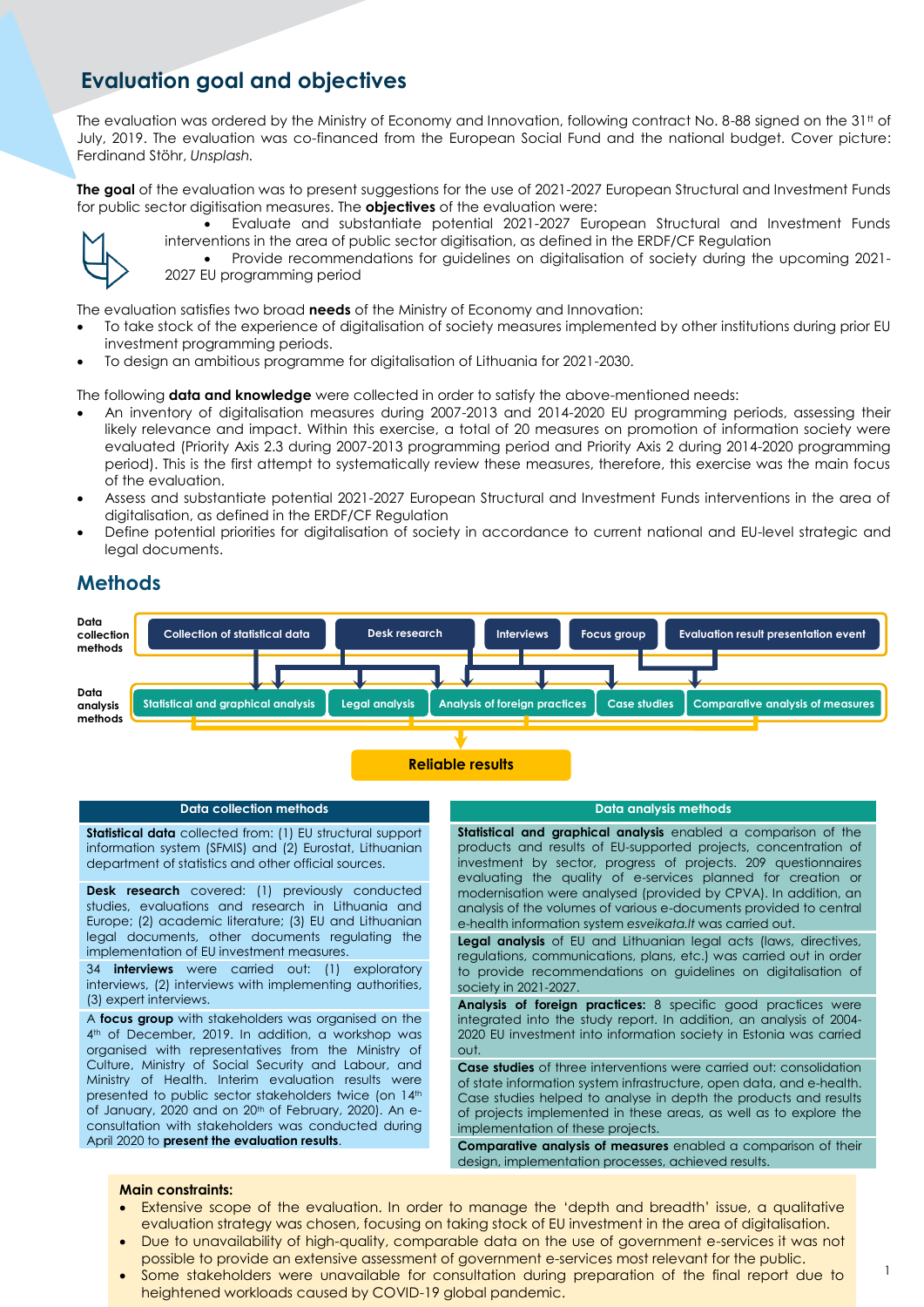# **DRIVERS OF DIGITAL TRANSFORMATI**

### **Global tendencies and their implications**

Digital transformation already affects and will continue affecting all economic sectors and spheres of governance. It will transform our daily lives and facilitate the emergence of new sectors and enterprises. Digitalisation trends reinforce one another. Big data enables corporations to predict moods and needs of consumers, while governments are enabled to predict citizens' behaviour or prevent potential threats. Technologies dramatically change competition and consumer behaviour. Enterprises compete in global markets, while digital companies continue to top the lists of world's most valuable corporations. COVID-19 global pandemic, which hit the world in 2020, created a shock to the public sector and the global economies, while also creating an impetus to **speed up digitalisation of both public and private sectors***.* It is evident that those that embraced digital technologies in their daily practices thrive in the face of this crisis.

Practical implications of these tendencies are already materializing – restructuring economies, threats of mass unemployment in declining sectors, emerging cybersecurity threats, growing productivity pressures in both public and private sectors, as well as a push for more transparency. All of these trends present a **strategic opportunity** for countries lacking natural resources to boost the competitiveness of their economies. Lithuania in particular will face serious issues to its competitiveness in the near future as the structural changes here are too slow. Lithuania faces a 'middle income trap' as traditional sources of productivity growth are exhausted. Strategic use of the potential provided by digital technologies can become the main driver of Lithuania's economy and also help completely transform its public sector.

### **Holistic vision of Europe's digital future**

Europe reacts to global digital tendencies and strengthens its focus on the following trends:

- *Data economy –* Europe aspires to boost its' data ecosystem. Enterprises, rather than the public sector, have become the main focus of attention as the main source of valuable data. Europe focuses its' attention on opening of business data, the exchange of data between businesses and transfer of privately-held data to the public sector (B2B and B2G data transfer).
- *Advanced digital technologies –* artificial intelligence, high-performance computing, cloud and edge computing, quantum technologies, blockchain, virtual and augmented reality, 5G, robotics and other key enabling technologies are at the core of all strategic EU documents. Synergies between digital and green technologies are also at the forefront as Europe aims to implement its Green Deal.
- *Security of digital infrastructures and content*  fostering a cybersecurity industry and public-private partnerships are a priority for a digital Europe.
- *Digital skills of the society and labour force*  Europe recognises that digital skills, once in demand in niche sectors only, are now a necessity for each citizen navigating a digital reality every day. Digital skills are comprised of much more than basic Internet usage skills – understanding artificial intelligence, Internet of Things and using devices that utilise said technologies becomes a necessary real-life skill.

Both EU and OECD support a **holistic vision to digitalisation of the society,** which comprises both the development and application of advanced digital technologies, and also promotion of cultural changes in enterprises, public sector institutions and communities across the board.

### *EU digital strategy*

- Invest in digital competences for all Europeans
- Protect people from cyber threats (hacking, ransomware, identity theft)
- Ensure Artificial Intelligence is developed in ways that respect people's rights and earn their trust
- Accelerate the roll-out of ultrafast broadband for homes, schools and hospitals throughout the EU
- Expand Europe's supercomputing capacity to develop innovative solutions for medicine, transport and the environment



- Enable a vibrant community of innovative and fast-growing start-ups and SMEs to access finance and to expand
- Propose a Digital Services Act to strengthen the responsibility of online platforms and clarify rules for online services
- Make sure that EU rules are fit for purpose in the digital economy
- Ensure that all companies compete in Europe on fair terms
- Increase access to high-quality<br>data while ensuring that data while ensuring that personal and sensitive data is safeguarded
- Use technology to help Europe become climate-neutral by 2050
- Reduce the digital sector's carbon emissions
- Empower citizens with better control and protection of their data
	- Create a European health data space to foster targeted research, diagnosis and treatment

 $F_{\text{min}}$   $(2020)$  Shoping Europe's digital future Source: European Commission (2020). Shaping Europe's digital future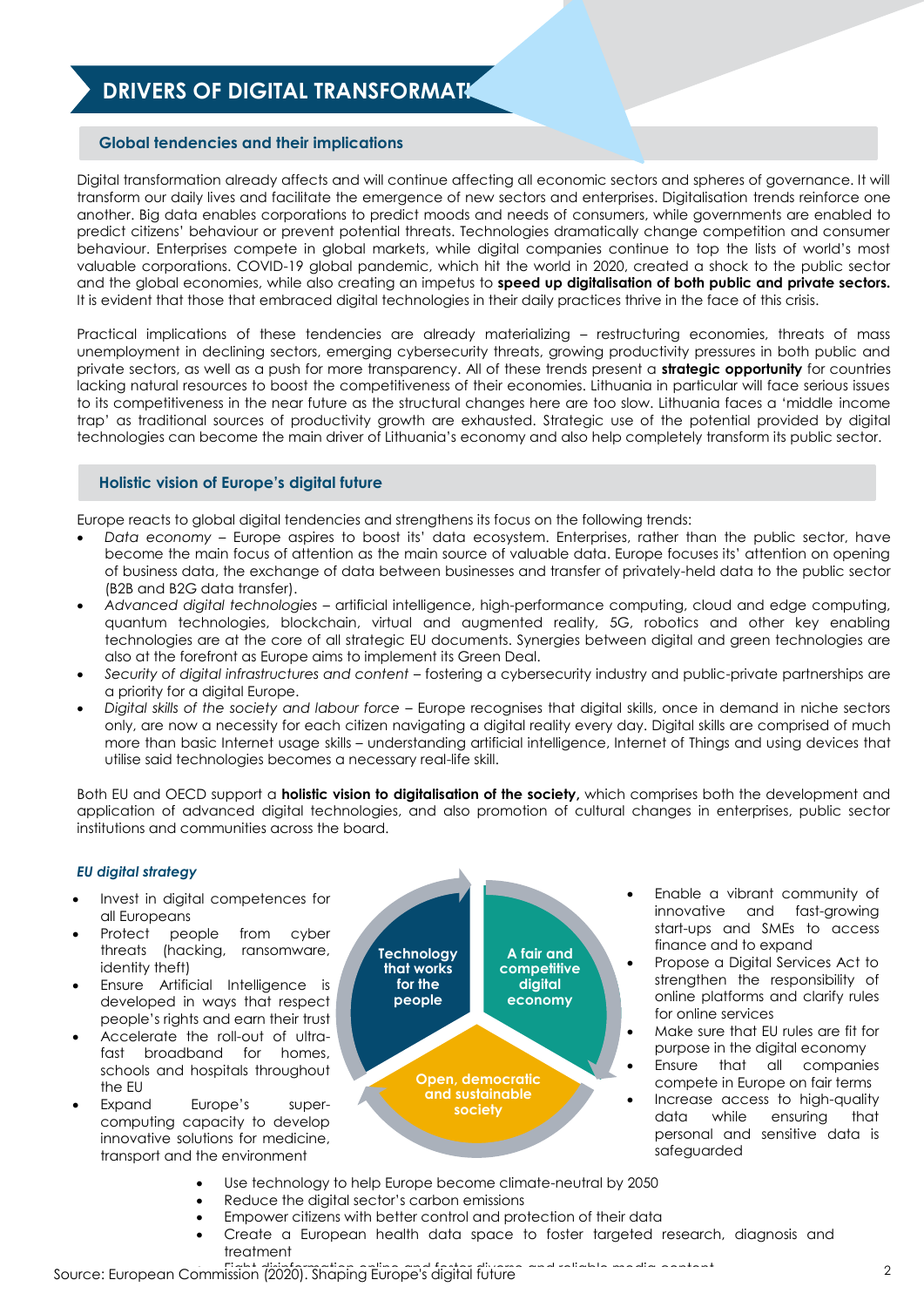**CHALLENGES AND LESSONS** 

Lithuania already has several decades of experience in seeking digital transformation, yet remains **between digital moderates.** Therefore, it is imperative to identify remaining challenges, take stock of past achievements and learn from past experiences.

### *Weak digital skills of the Lithuanian people*

**LEARNED**

The society is not taking full advantage of digital technologies. First, the Digital Economy and Society Index, World Digital Competitiveness rating, as well as multiple international and national studies identify **digital skills** as Lithuania's weak point:

- Citizens lack both skills and motivation to use digital technologies in their daily lives. In 2019, only two-thirds of all households had broadband installed in their homes.
- Citizens use digital technologies for more complex activities less than in other EU countries (e.g. usage of cloud services, using digital technologies to find a job or for learning purposes, or using social media for professional purposes)
- As many as 76 per cent of citizens avoid asking for help when encountering problems using digital technologies.

Lithuania has some experience in successfully boosting ICT usage by citizens. Within the project 'Connected Lithuania' (*Prisijungusi Lietuva*) along with traditional trainings, **targeted information campaigns** are currently used in order to attract people to participate in free trainings or to consult e-scouts that can help with practical issues arising when using digital technologies. Lithuania is on the right path when integrating the development of digital skills in all educational levels (including primary education), however, **development of digital skills should take place within all subjects.** A review of all education and training programmes has begun in March 2020 – this provides an opportunity to overhaul development of digital skills in schools before these programmes are rolled out in 2022/2023.

Second, even though employment in low and medium-low digital intensity sectors declined while employment in high and medium-high digital intensity sectors rose, **the labour force still lacks adequate digital skills:**

- A third of all workers and unemployed still lack basic digital skills.
- The number of ICT specialists is one of the lowest among EU Member States, in addition, enterprises do not invest enough into their employees' digital skills.
- Women's potential in the digital economy is underused even though, on average, women are more frequent users of digital technologies than men, and more women than men have higher than basic digital skills, there are less women among ICT specialists.

EU-funded trainings under 2014-2020 OP measures have shown that in many cases there is a risk of crowding-out private investment. In addition, trainings had a positive impact only on short-term competitiveness of employees, yet did not help them obtain skills useful in the overall labour market. The design of future measures should reflect these lessons and differentiate trainings and their forms in order to account for both companies' need for specialized skills and larger labour market segments' needs for more general skills useful for adapting to the changing structure of the economy.

### *Inadequate private investment into digital technologies*

Although public and private ICT infrastructure in Lithuania is well-developed, structural change of the economy is too slow and investment into modernisation is inadequate:

- Manufacturing and agriculture is dominated by low-tech and low-value-added SMEs. This hinders the demand for newest technologies and business-science cooperation.
- Business R&D investment is growing since 2012, albeit at a slow rate. Business R&D investment in ICT sectors **creators of digital technologies** – in EU and OECD countries is on average tenfold as compared to Lithuania.
- Only a quarter of enterprises **users of digital technologies**  plan to invest in application of Industry 4.0 technologies.
- Development of the high-tech sector is hindered by qualified labour force (i.e. programmers, engineers) shortages.

Lithuania has relatively successfully invested into fostering business R&D and SME competitiveness. Lithuania has already kick-started subsidies for digital transformation of SMEs – these measures should be carried over to 2021-2027 programming period. However, the system of incentives for digitalisation is fragmented, businesses lack easily accessible information about these measures as well as information about R&D services provided to businesses by research institutions. Therefore, digital innovation hubs are of high relevance to Lithuania. It is important to continue fostering the digital start-up ecosystem and, in particular, pay attention to start-ups at the idea stage, using the network of mentors, business angels and other measures supporting innovation.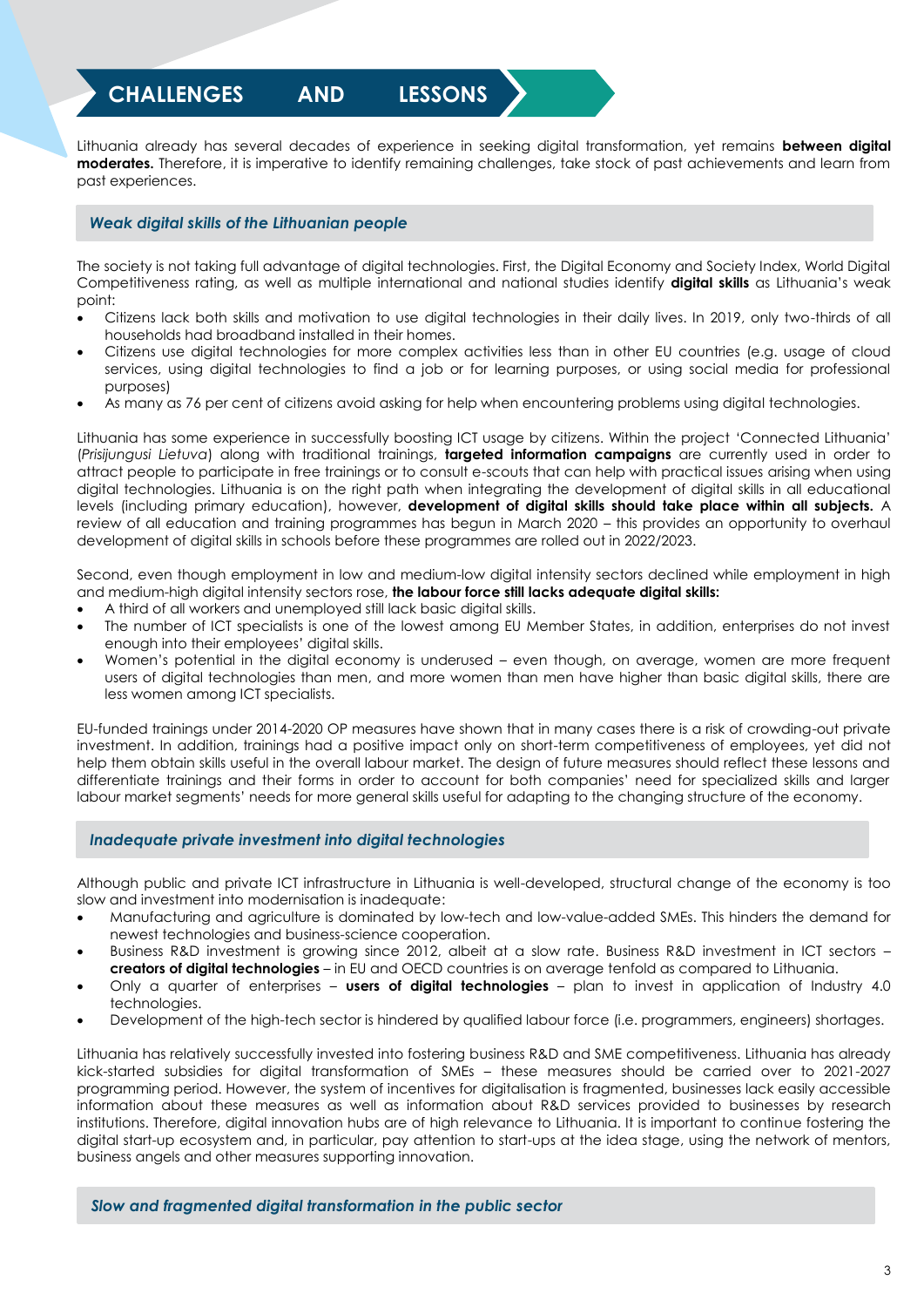Lithuania invested heavily into e-services and e-health development and digitalisation of cultural and linguistic heritage during 2007-2020. 2014-2020 saw an increase in investment in consolidation of state information resources infrastructure. However, **digital transformation of the public sector is too slow, goals and actions are not ambitious enough.** Investment was poured into technical issues for a long time, neglecting institutional and political challenges, which in fact usually become the biggest hindrance to public sector digitalisation. Digitalisation has not yet reached the inner processes of public sector institutions. Public sector digitalisation projects are too large and rigid, which is a consequence of a high dependency on EU investment, which do not lend itself easily to flexible measures. Public sector lacks the culture of experimentation, which is a necessity for digital transformation. The potential of businesses to introduce innovation to the public sector remains underused.

The analysis carried out within this evaluation focused on 2007-2020 EU investment within six thematic areas. It allows us to take stock of our achievements and remaining gaps:

- Investment into *consolidation of state information resources infrastructure (SIRI) and its' cybersecurity* was relevant. EU investment kick-started SIRI reform, the aim of which is to introduce a government cloud infrastructure. However, 2014-2020 EU investment will not be sufficient to complete the reform. EU investment into state infrastructure cybersecurity will also give an initial impetus towards better public sector cybersecurity with the creation of a centralized solution to ensure SIRI cybersecurity, yet public institutions need to do more to ensure cybersecurity of their own IT infrastructure, as the centralized solution will not cover all infrastructures.
- EU investment sped up the implementation of *open data initiative* a new Open data portal was created, along with methodological and legal documents supporting institutions opening their data. However, measures fostering the demand for open data have been lacking – businesses and citizens do not demonstrate an eager interest to use open data for creation of innovative digital solutions.
- Lithuania is a pioneer in the EU in many areas related to government e-services. However, 2007-2013 EU programming period resulted in an over-investment into niche services relevant to a small fraction of the society, coupled with low maturity of e-services, in particular within the areas of user-friendliness, digitalisation of the 'backend' of e-services (i.e. processes taking place within the institution), cross-border availability of e-services. The potential for 'smart cities' is still unused, as investments were mostly focused on creating possibilities for citizens to order e-services online.
- Investment into *e-health* faced various issues 2007-2013 EU investment exposed a lack of strategic vision for ehealth development, inadequate coordination of various e-health initiatives, as well as significant shortcomings of technological solutions created and installed during EU-funded projects. Part of 2014-2020 EU investment is still dedicated to fixing the gaps and shortcomings of the central e-health information system, however, it is a necessity in order to channel 2021-2027 investment into development of advanced health solutions, especially using data stored in the central e-health information system.
- Investment into *digitalisation of cultural and linguistic heritage* was not entirely successful it failed to foster major societal interest in this type of content. Future investment for preservation of cultural heritage and R&D in linguistic sciences should come from national budget, instead of channelling EU structural funds there and inaccurately treating such activities as e-service projects.

Digital progress is also hindered by **systemic issues.** Success factors for the transformation of the public sector are discussed in the section below.

# **DIGITAL TRANSFORMATION SUCCESS FACTORS**

The public sector can either become a catalyst or a hindrance to digital transformation. Lithuania must strive for a cultural shift – the society must view the state as an enabler and not as an obstacle to their productive activity. Innovation in the public sector is primarily hindered by an inadequate legal basis, rigid organisational structures and weak motivation of civil servants. If the below-mentioned success factors are not in place, Lithuania will not achieve impact no matter the amount of financial and human resources.

### **Holistic approach to digitalisation**

Digital transformation needs an overhaul of 'business-as-usual' processes, which are not limited to modernisation of IT systems. Lithuania has overemphasised the importance of modernising the front-end of e-services and neglected the inner processes ('back-end') within institutions that actually deliver the service. Not enough attention has been paid to the architecture of IT services and whether they are optimal or help transform the way day-to-day operations are carried out in public institutions. All future digitalisation initiatives will have to pay more attention to these issues – a stronger user-oriented approach in general would help to ensure that all necessary changes are being implemented when digitalising government.

### **Political leadership, strong governance and excellent competences**

Lithuania is currently facing a window of opportunity to strengthen the political leadership and governance of digitalisation policy. The Ministry of Economy and Innovation should already start rallying institutions for a digital transformation by identifying key breakthrough areas, their 'owners' and contributing institutions, designing detailed action plans with specific responsibilities of institutions, leaders and civil servants. The Digital Agenda Council should be a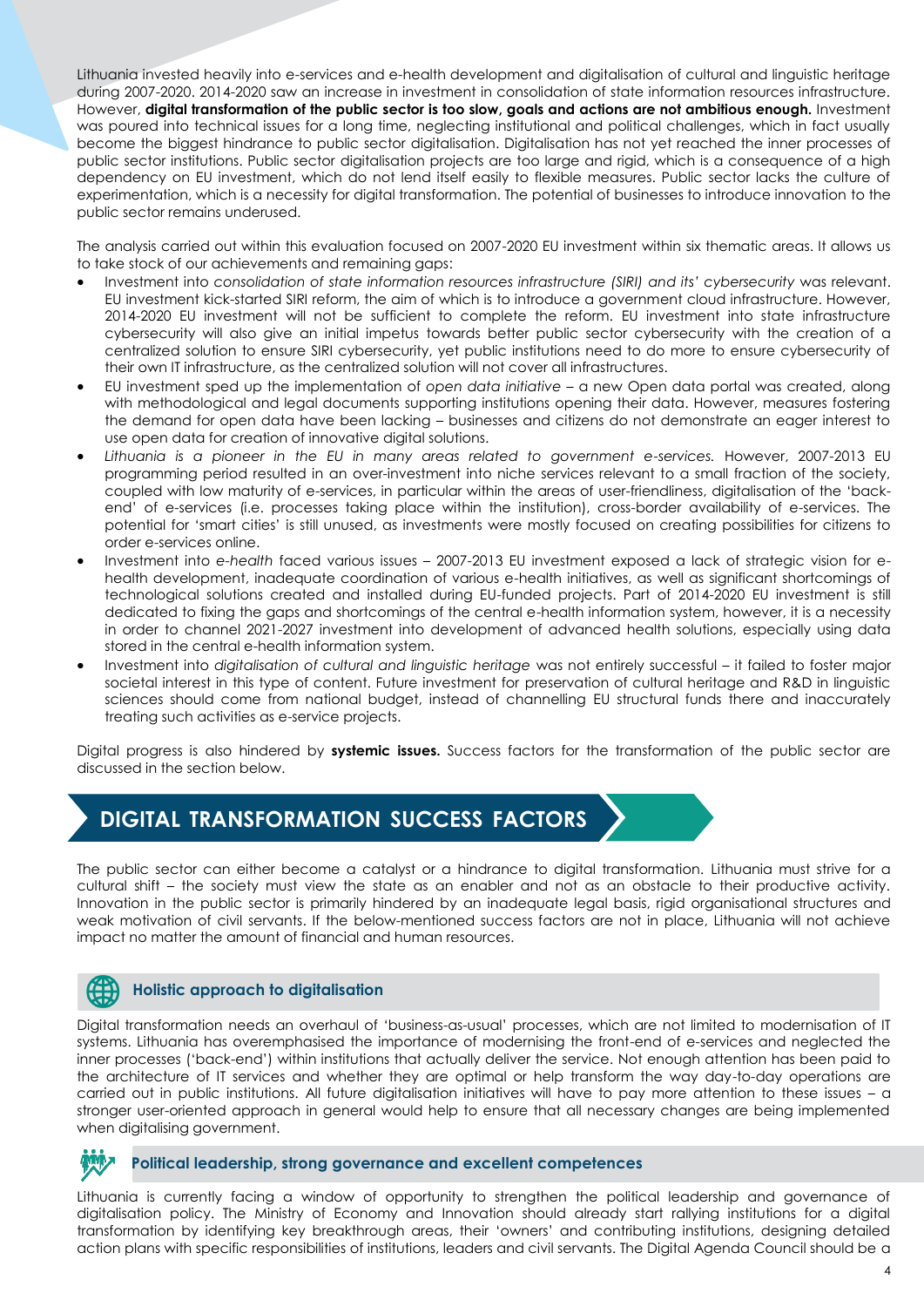forum for discussion of innovative ideas rather than a body that merely approves administrative decisions. It is crucial to pool a critical mass within the public sector by strengthening cooperation between decision-makers and implementing bodies. Information Society Development Committee's (ISDC) role as a digital excellence centre should be significantly strengthened.

### **00** Motivated civil servants

Institutional resistance to change is one of the hardest barriers to digital transformation. A variety of factors contributes to this – fear of mistakes and subsequent job loss, wariness of radical transparency that allows tracing responsibility for failures to individuals, lack of innovative ideas among the leadership, inadequate or inexistent motivational system for adoption of innovative solutions, institutional barriers to policy experimentation. A motivational system is lacking in Lithuania, civil servants report lack of support for innovation from their superiors. Strengthening digital skills as well as creative thinking and problem-solving skills of civil servants and an overhaul of the civil servants' motivational system would help break down institutional barriers to change. The 'Digital Lithuania Academy' initiative could provide the necessary starting point for a wide-scale stock-taking of skill gaps among the civil servants, as well as for providing training to develop those skills.

### **Flexible technological solutions for the public sector**

Lithuania's digitalisation legacy resembles a typical experience of public sector digitalisation – domination of monolithic systems comprising various components, such as data exchange and storage, user portals, user identification, payment for services, etc. Monolithic systems are difficult to modernise and integrate, they often 'lock' data within the system and prevent a smooth data exchange between different systems. Many researchers and practicians advocate a shift to a microservices architecture, which comprises small, reusable and loosely coupled independent services. A serviceoriented architecture would enable a more agile and effective creation, modernisation and adaptation of systems and services to match user needs.



### **Business-science-state synergies and policy experimentation**

'Traditional' business-science cooperation (via subsidies for joint R&D projects) for development of digital technologies is hindered by three main barriers:

- The concept of what constitutes R&D in the sector is not always clear, which in turn hinders access to government subsidies for fostering business R&D.
- Diminishing R&D human resources the dropout rate in ICT-related programmes is among the highest in the country and the number of doctoral students is continuously decreasing.
- Limited access to finances reported lack of instruments at the earliest stage (before progressing to accelerator programmes or applying for seed stage investments), long timeframes between calls for funding, lack of incentives for young ICT researchers to participate in research projects due to low daily rates.

A cultural shift in public sector institutions would significantly boost business-state synergies. The public sector desperately lacks creative problem-solving capacities. Policy experimentation tools present an opportunity to attract business to help solve public sector issues.

### **Alternative sources of financing**

In the period of 2011-2017 Lithuania invested approx. 300m EUR in its digital policy, 84 per cent of which was comprised of EU structural funds. A strong dependence on EU investment is evident in the case of digital policy. The course of negotiations on 2021-2027 EU Cohesion Policy strongly suggest that as Lithuania strengthens its economy, EU investment will diminish. Therefore, it is imperative that both EU and national investment is concentrated in areas with the potential to reach the strongest impact possible. Lithuania must work hard to attract funding from alternative sources – especially from Digital Europe, Horizon Europe, InvestEU, CEF2 Digital programmes.

### **Digital-friendly regulation, focus on EU standards**

Regulatory changes in Lithuania often follow technical solutions (which hinders their full deployment), thus better coordination between decision-makers and implementing bodies is imperative, as the latter do not have the necessary influence to achieve necessary legal changes. Developments at the EU level should also be closely followed, as the European Commission invests heavily in reusable specifications, software and services that form part of a wide variety of IT systems in the EU, for example, by creating building blocks within Connecting Europe Facility (CEF). Many EU directives and regulations in the area of digital policy also signal priority areas, technologies and standards where national investment should be concentrated. Lithuania should implement necessary legal changes in the following areas:

- Create a public service monitoring and analysis system and use its' data in order to achieve impeccable quality of e-services. Lithuania should focus its investment into e-services outlined in the EU Single Digital Gateway regulation.
- Currently the legal basis still does not set a duty for all institutions to assign open data responsibilities to their staff. The position of a Chief Data Officer is not yet created and filled. Forthcoming EU legal acts will create the duty to regulate B2B and B2G data exchange.
- Lithuania should look out for major EU legislation in the next 2-3 years in the following areas digital service, regulation of artificial intelligence, 5G connectivity and broadband cost reduction, trust services and electronic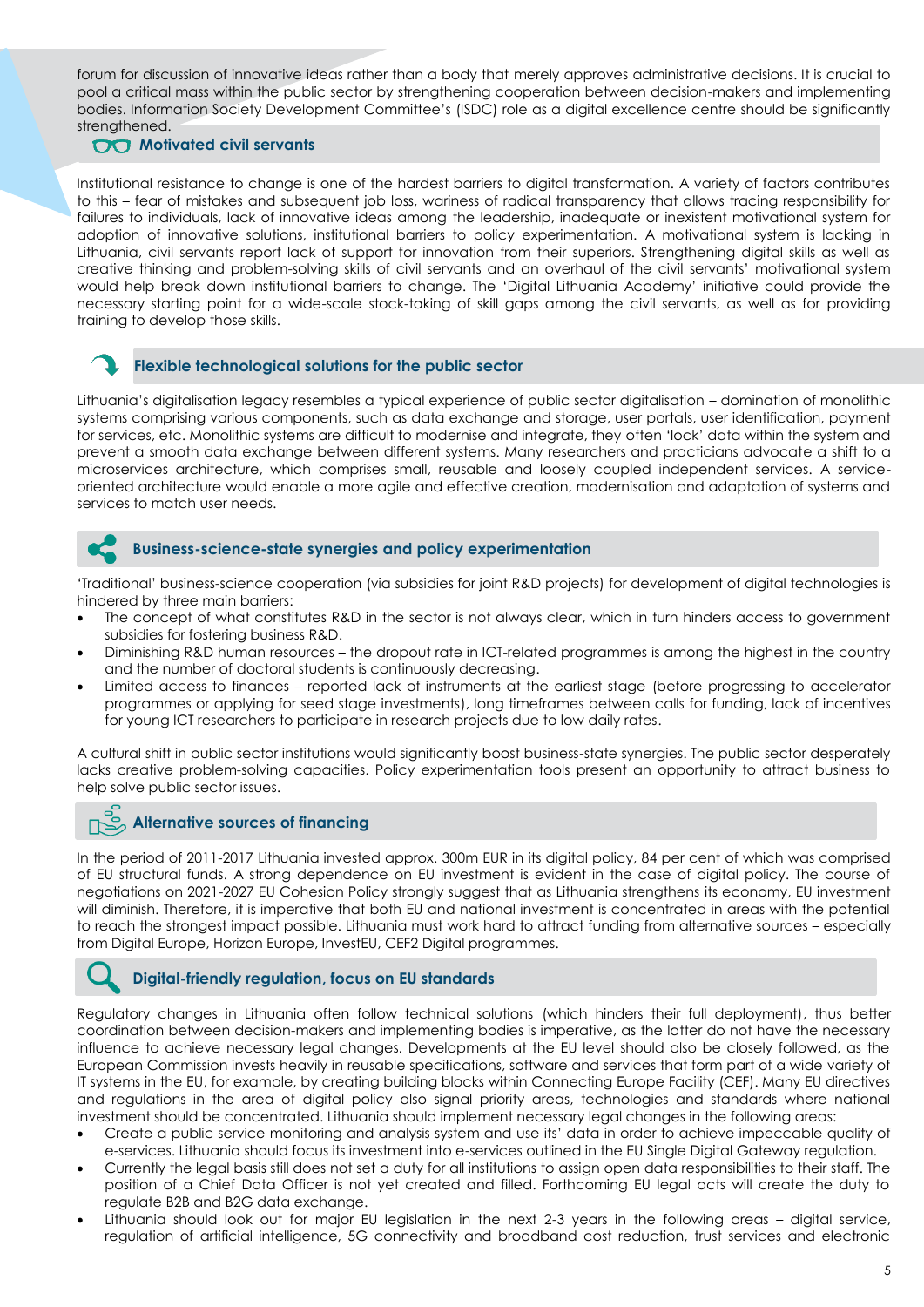identification (revision of eIDAS regulation), review of EU competition law, regulation of digital finance, revision of cybersecurity regulation.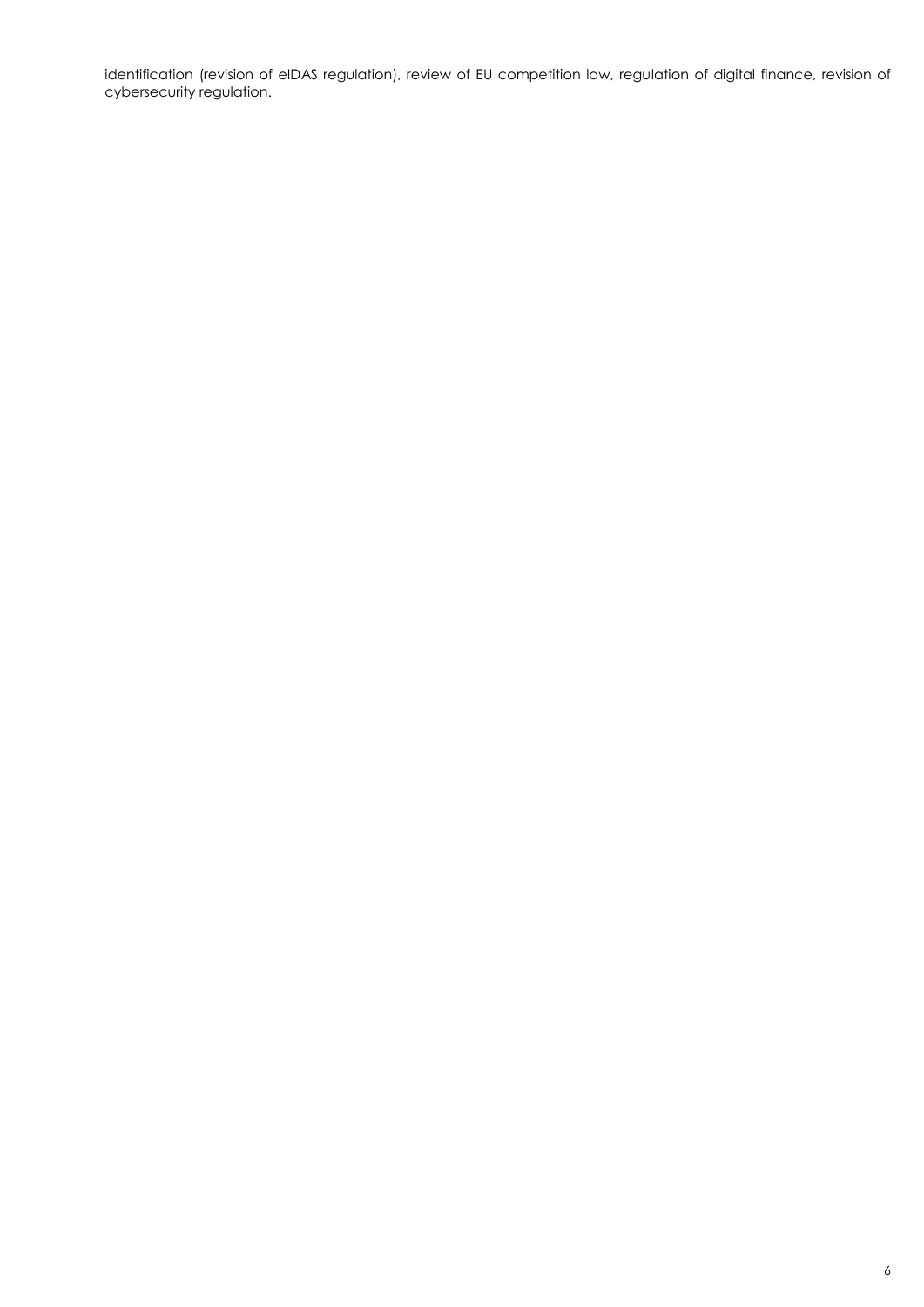# **SOCIETY DIGITALISATION ROADMAP FOR 2021-**

**2027**

The Digital Agenda Council will draft the Lithuanian digitalisation development programme for 2021-2030. Digitalisation will impact all areas of our daily life, each and all economic sectors, enterprises, institutions, citizens. Therefore, a **holistic approach to digitalisation – creation of a digital Lithuania** – is necessary to kick-start a new driver of Lithuania's competitiveness. The programme should allow Lithuania's digital progress to leap towards European digital leaders – that is why the programme must be ambitious, tailored to solving remaining challenges, while at the same time align with European efforts to achieve global digital leadership. Suggestions presented below build on Lithuania's experience with implementing EU-funded measures during 2007-2020 programming periods, as well as on EU and Lithuania's strategic documents. This roadmap should serve as a starting point for the Council's work towards building a digital strategy for Lithuania.



The success of this digitalisation strategy will depend on implementation of the following horizontal actions:

- Adoption of a **holistic view** to digitalisation initiatives, in particular in the area of e-services (digital transformation should be all-encompassing, including an overhaul of institutional business-as-usual).
- A transformed **motivation system in the civil service,** coupled with investment in their digital skills.
- Ministry of Economy and Innovation takes **strong political leadership,** The Digital Agenda Council becomes a forum for active discussions, while the role and capacity of Information Society Development Council as **a centre for**  digital excellence is strengthened.
- **Agile technological solutions** within the public sector are encouraged (e.g. microservice architecture is more widely embraced).
- **Policy experimentation and business-science-state synergies** are strengthened (using GovTech Lab to achieve a cultural breakthrough).
- **Alternative sources of funding** are embraced, direct EU funds in particular.
- **Legal changes** are implemented in a timely manner, **EU standards and good practices** are followed as a general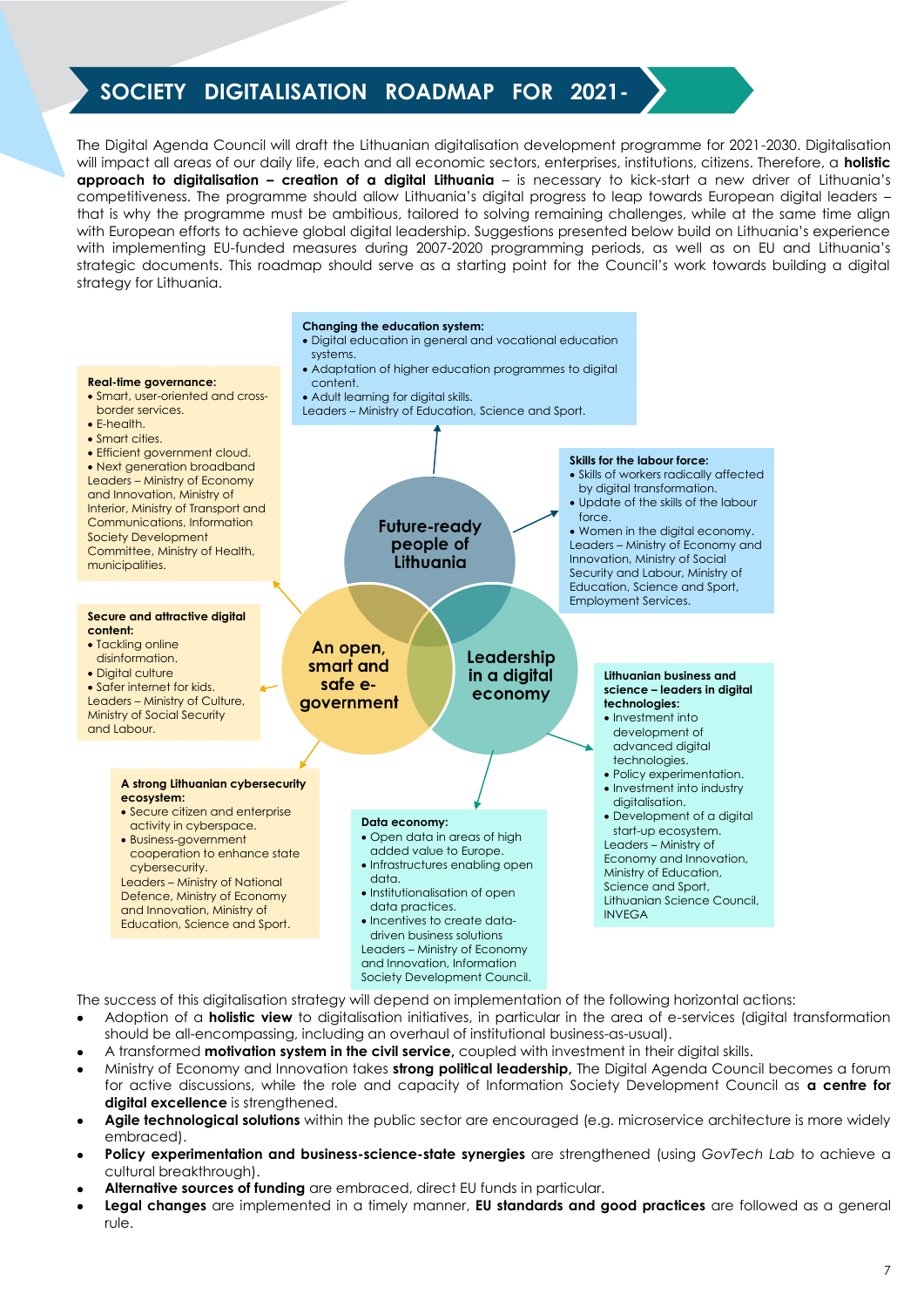# **USE OF 2021-2027 EU STRUCTURAL AND INVESTMENT**

2021-2027 programming period in Lithuania will see decreasing EU investment and stricter requirements from the European Commission on evidence-based investment needs. **EU investment in digitalisation of society must clearly contribute to Policy Objective 1 'Smarter Lithuania' and foster an innovative and smart industrial transformation.** This implies that the benefits of EU investment must be reaped by citizens and companies (especially SMEs) first, and governments second. A simple 'carry-over' of measures from previous programming periods will not be allowed. Any proposed continuities for measures must be substantiated by clearly identified gaps that will not be filled with 2014-2020 EU investment. Lithuania's division into two NUTS 2 regions will also reduce the investment allocated to the Capital region. Experience from previous programming rounds show that most digitalisation projects were attributed to the Capital, where most central government institutions are based. These tendencies push Lithuania to program their EU investment as smart as possible – EU Structural and Investment Funds must be viewed as one of many possible sources of funding for measures to digitalise society.

**FUNDS** 

In line with European Commission's Country Report, results from informal negotiations, achievements from past

**Specific Objectives under Policy Objective 1 'Smarter Lithuania'**

- 1.1. Enhance research and innovation capacities and the uptake of advanced technologies,
- 1.2. Reap the benefits of digitalisation for citizens, companies and governments
- 1.3. Increase the growth and competitiveness of small and medium-sized enterprises
- 1.4. Develop skills for smart specialisation, industrial transition and entrepreneurship

#### **European Commission investment guidance on Cohesion policy funding for digitalisation of society**

- o Increase ICT uptake in small and mediumsized enterprises, including supporting infrastructures and services;
- o Promote the range, quality and interoperability of e-services provision and their uptake by citizens, with special focus on rural areas and the older population, and in a cross-border context;
- o Upscale and accelerate open data, egovernment.

programming periods and Lithuania's strategic documents, **EU structural and investment funds for Specific Objective 1.2 are proposed to be concentrated in five areas,** all of which are in line with the proposals presented in the society digitalisation roadmap:

- **1. Investment in Digital Innovation Hubs,** ensuring that DIHs will not distort competition or increase fragmentation in the existing innovation system, and that their activities will add value.
- **2. Fostering demand for open data**  innovative solutions based on open public sector data. Possible measures:
	- Prizes and/ or subsidies to businesses using open public sector data to create innovative products or services. Subsidies to public sector institutions to run *GovTech Lab* and organise hackathons.
	- Technical assistance to municipalities in order to foster open data communities, assistance to institutions in order to determine the demand for as well as procedures of providing open data.
- **3. Development of widespread digital services (incl. key enablers).** Possible measures:
	- Subsidies for application of data analytics solutions (esp. based on artificial intelligence) in the public sector.
		- Subsidies for development of services based on life/business events, including digitalisation of services' *backend* (related processes within institutions). Investment should be primarily concentrated towards developing services of *strategic relevance to the EU and at the national level* (e.g. indicated in EU or national legal acts or with high cross-border relevance), services with a *high number of users*, and services with the *highest potential efficiency savings.*
		- Subsidies for e-health development: paperless personal health history, big data analytics (esp. based on artificial intelligence).
	- Subsidies for development of key enablers (e.g. State Information Resources Interoperability Platform (SIRIP), assistive technologies for people with disabilities).
	- **4. Development of government cloud** in order to enable real-time governance and open data, for example:
	- Subsidies for expansion of government cloud infrastructure in order to accommodate the majority of public sector information systems and registers.
	- Subsidies for migration of information systems and registers into government cloud. Priority investment needs should be determined on the basis of the following criteria: storage of *high-value datasets* (as defined in the Open Data Directive), most *technologically obsolete* systems, *most connections to other systems and registers,* highest costs to implement *technical solutions to open data*.
- **5. Transformation of electronic identification and trust services framework** (only if the revision of eIDAS regulation would require an overhaul of the already-existing framework).